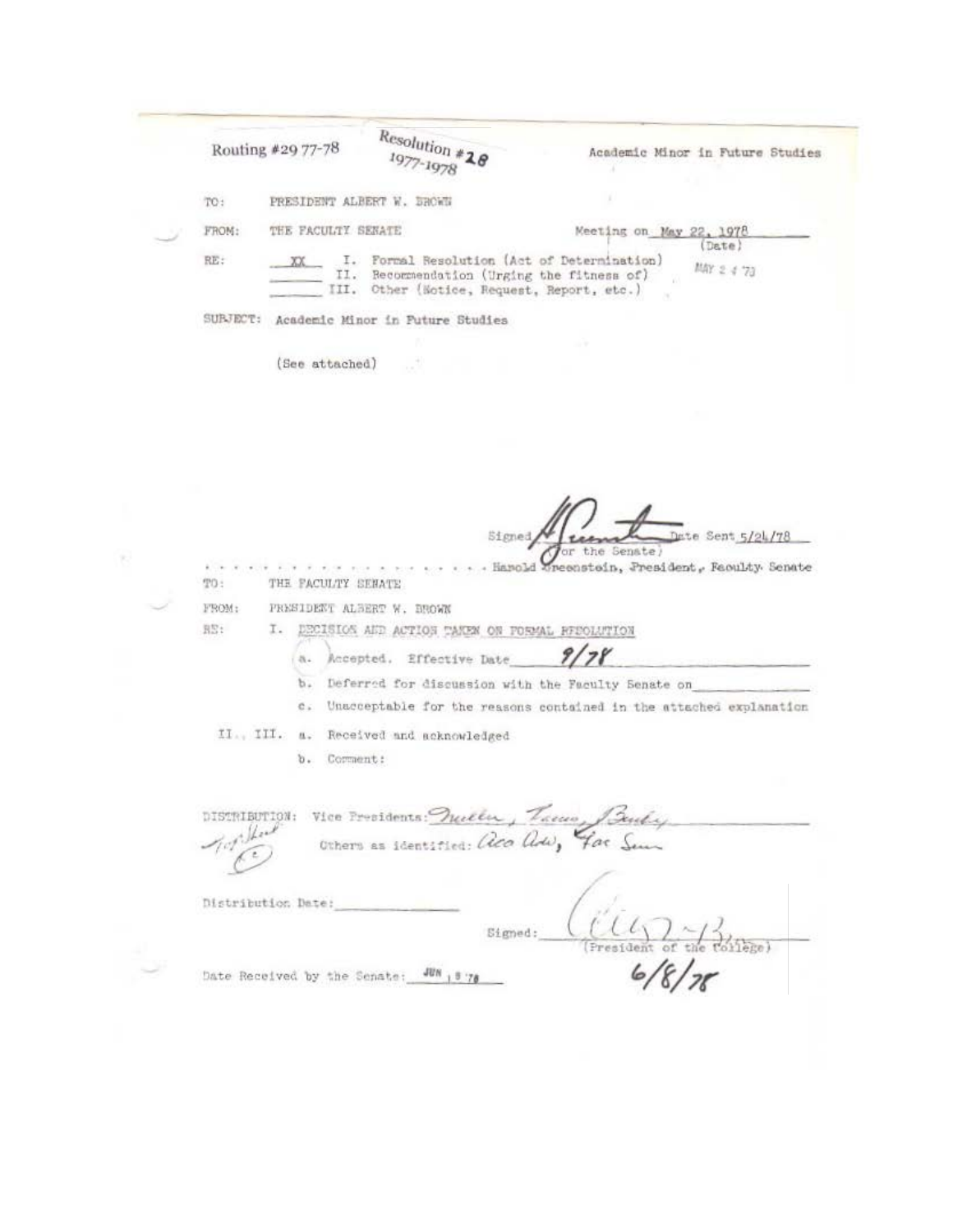Dr. Harold Greenstein, President Faculty Senate State University College Brockport, New York 14420

#### Dear Dr. Greenstein:

This Committee proposes that the State University College at Brockport undertake to offer an academic minor of eighteen credit hours, this minor to be in Future Studies.

Future Studies are:

"... any efforts to systematize our assumptions and perceptions about the future. These fall into three categories: the exploration of possible futures (the art of futurism); the exploration of probable futures (the science of futurism); and the exploration of preferable futures (the politics and psychology of futurism.)"<br>(Roy Amara, quoted in "The Futurist," (February, 1977, p. 47)

How can you study the future when it doesn't exist? "One answer is, we already study history...even though the past has ceased to exist. Traditional education has been concerned largely with teaching us what's been done in the past. In recent years, however, educators have turned their attention<br>to the future, and courses in 'futuristics' are growing in<br>number, variety and presumably quality. In the United States, college courses devoted to teaching about the future had already begun to appear in the 1960's. Within a few years courses in<br>the future were popping up all over the country. Eighty were reported in 1970; today they number in the hundreds, and they cover a broad spectrum of fields... High schools and even elementary schools now include the future in their curricula. In a society that grows more complicated every day, the need for predicting the future and planning ahead is becoming increasingly urgent." (Rosen, Stephen, Future Facts. New York:<br>Simon and Schuster, 1976, pp. 307-308.)

In order for today's students to become tomorrow's responsible parents and citizens of the world, they need exposure to models for tomorrow based on today's knowledge. They need to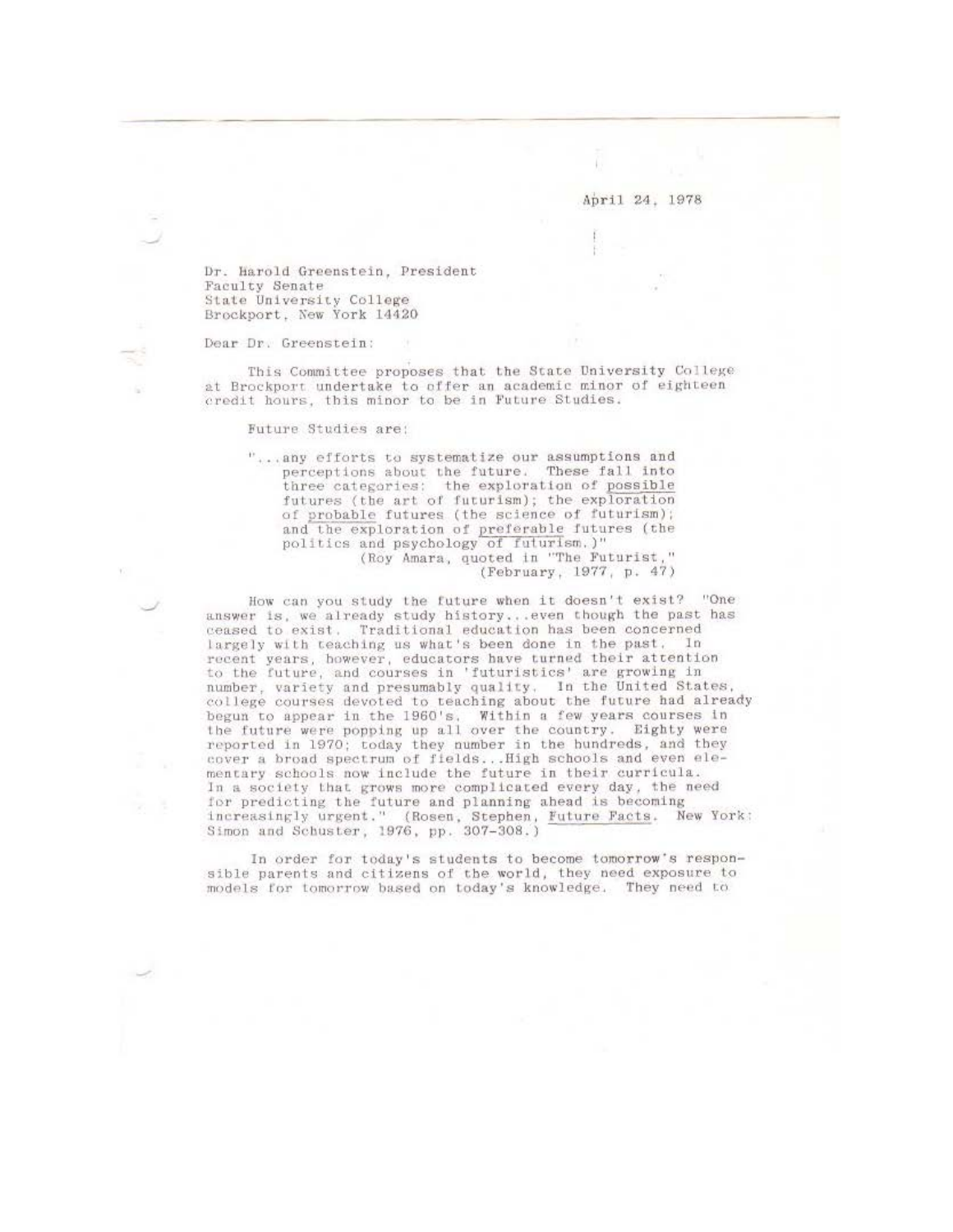become more aware of the ways in which today's decisions, actions and inactions will affect their lives, the lives of their children, and future generations. Reaching this awareness will help them develop sufficient social conscience to be willing to accept their share of responsibility for these decisions.

Future Studies would look at our current state and ask questions about tomorrow in order to assess possibilities and probabilities for the future:

- (a) to consider desirable values and goals for the future
- (b) to identify undesirable possibilities for the future and how to avoid them
- (c) to orient students to their future and that of the world.

The Minor in Future Studies would offer a series of courses which would provide a coherent course of study, taking present knowledge in many areas of today's life and projecting into the This course of study would offer an intellectual framefuture. work which would better prepare students for their future than the several disparate courses which they may now take but which have no linkage. Most academic disciplines and many specific individual courses have important implications for the future but, due to time constraints, these implications are often neglected (omitted from curricula and/or from individual courses) so that more time may be spent on the fundamentals of the discipline. The Minor in Future Studies is an attempt to fill this academic void and give the student a cohesive, broad view of the futuristic implications of his own and a variety of other academic disciplines.

The minor would support and complement many major areas of study, including both liberal arts and professional programs (e.g. in Natural Sciences, Political Science, Social Sciences, Urban Planning, Recreation, Economics, etc.)

We feel that there is a need for this minor, and hope that the Faculty Senate will agree.

Submitted by the Committee on Future Studies:

Dr. Robert Cassie, Earth Science<br>Dr. Tad Clements, Philosophy

Dr. Herbert Douglas, African/Afro-American Studies

Dr. Clarence Gehris, Biological Science

Mr. Donald Haynes, Health Science<br>Mrs. Teresa Knapp, The Alternate College<br>Dr. Dennis Martin, Mathematics

Dr. Lionel Metivier, Educational Administration

Dr. James Newton, Geography

Mr. William Rowley, The Alternate College/Art<br>Dr. Patricia Taylor, Political Science

xc: D. Hamilton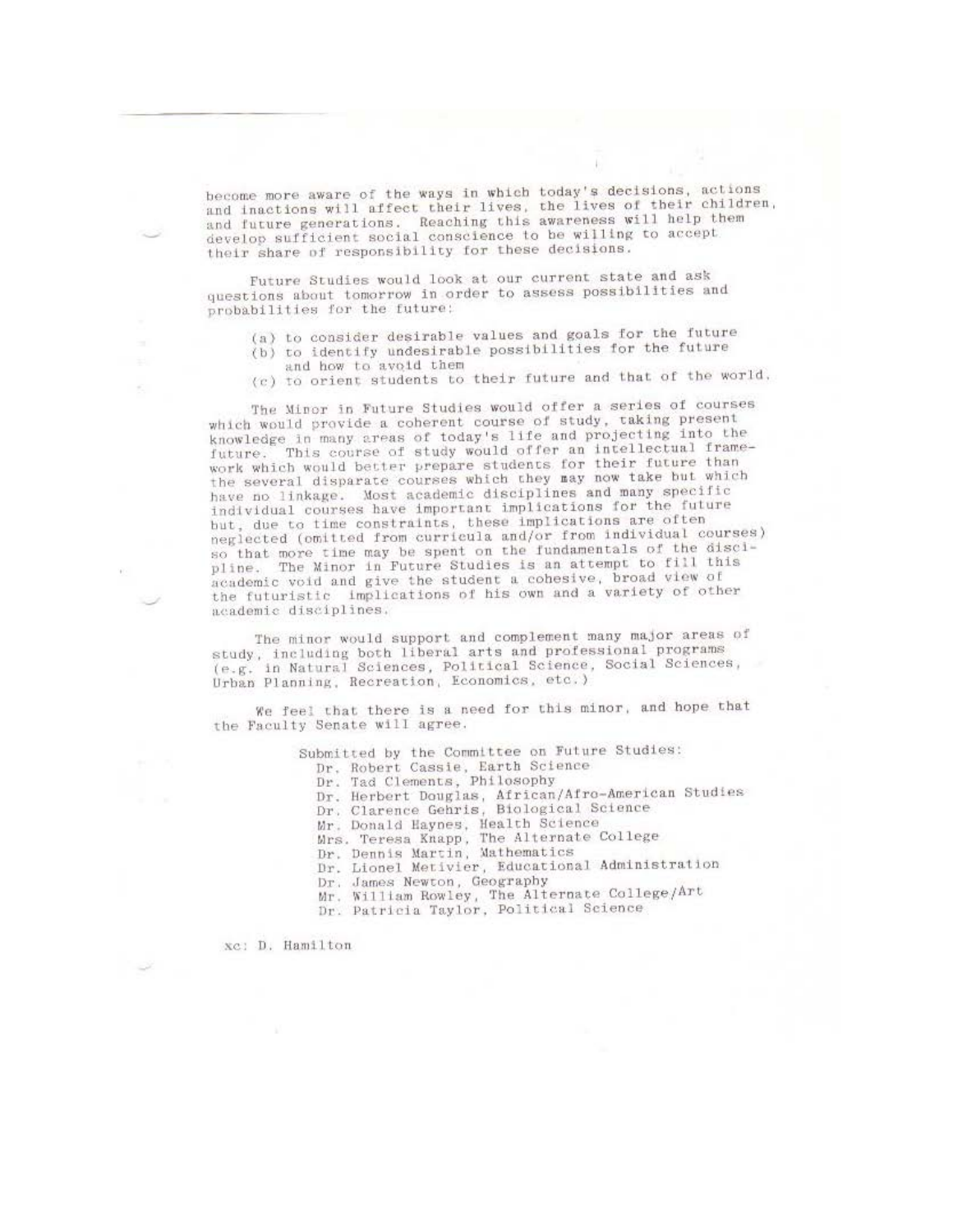PROPOSAL: THAT THE STATE UNIVERSITY COLLEGE AT BROCKPORT UNDERTAKE TO OFFER AN ACADEMIC MINOR OF EIGHTEEN CREDIT HOURS, THIS MINOR TO BE IN FUTURE STUDIES.

THE PROGRAM. Students would enroll in eighteen hours of coursework, including many courses which are currently offered at Brockport. Included in the required courses would be a survey course (three credit hours) to be desighed and offered (open also to students not taking the minor.) This course would offer an overview, including the following topics;

The Natural Environment: the land and resources

the oceans the atmosphere the cities pollution (air, visual, water, audial) food and population \*\* energy science **and** technology

The Social £nvironment:

food and population \*\* organizations (social, religious, political) communications transportation education human values the quality **of life**  (\*\* will be discussed from both aspects)

Three hours of coursework would be in one-hour segments, for developing skills and introduction to other resources which are available (speakers, etc.)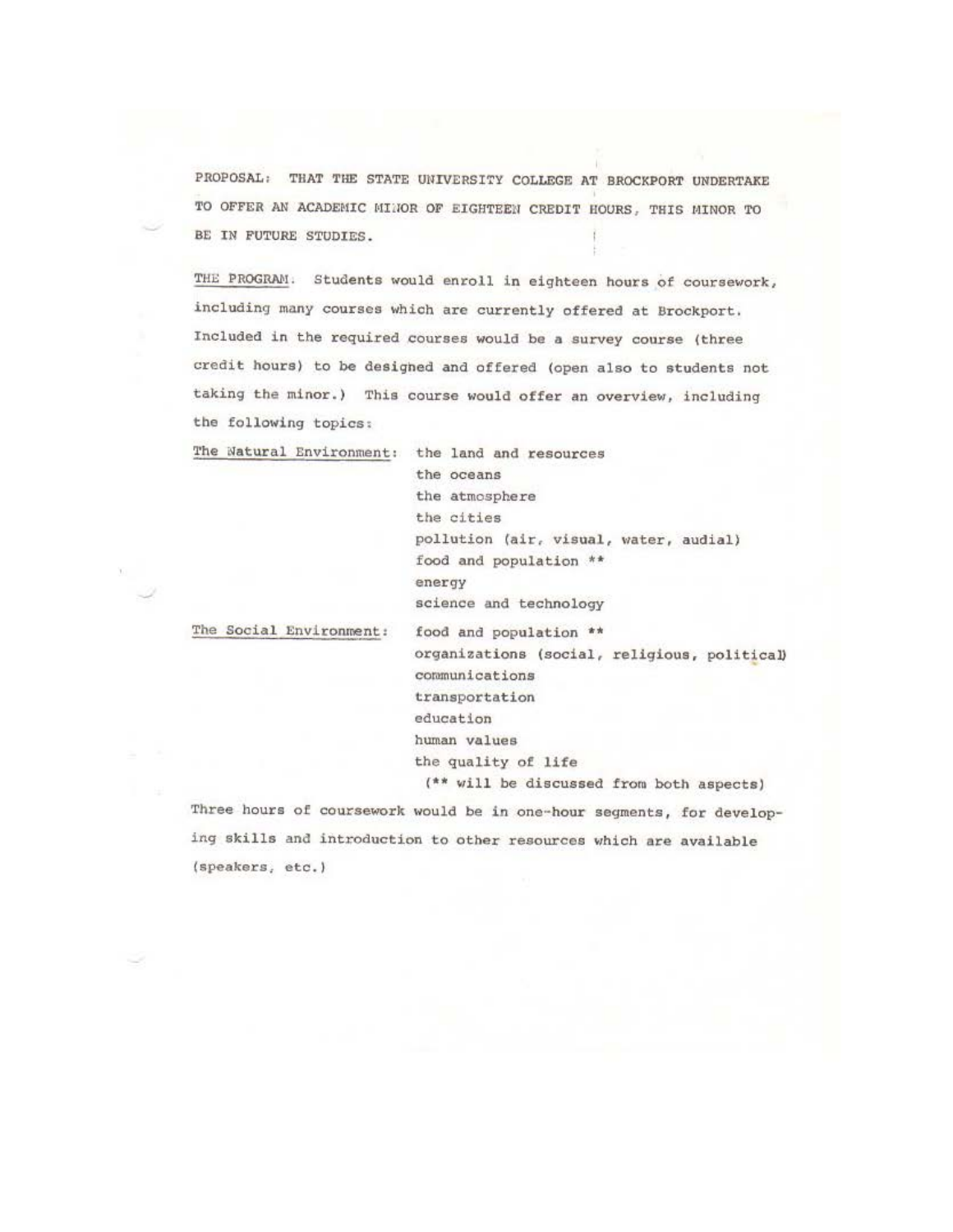ADMINISTRATION. A Board of Study will be set up for the administration of the minor. This Board will:

 $-2-$ 

Select new members Screen courses Revise the program if necessary Act as advisors  $+17$ Disseminate information to faculty and students Evaluate program Maintain records.

ADVISEMENT: Cohesion in the minor would be provided by the three one-credit hour courses, by careful selection of courses to be offered, by lecturers and other resource persons, and by the required advisement. The students will be required to complete at least one environmental course, one resource or conservation course, and one human values/quality of life course. This diversity, in addition to the survey course and exposure to other resources through the onehour courses, should provide students with a cohesive, significant learning experience.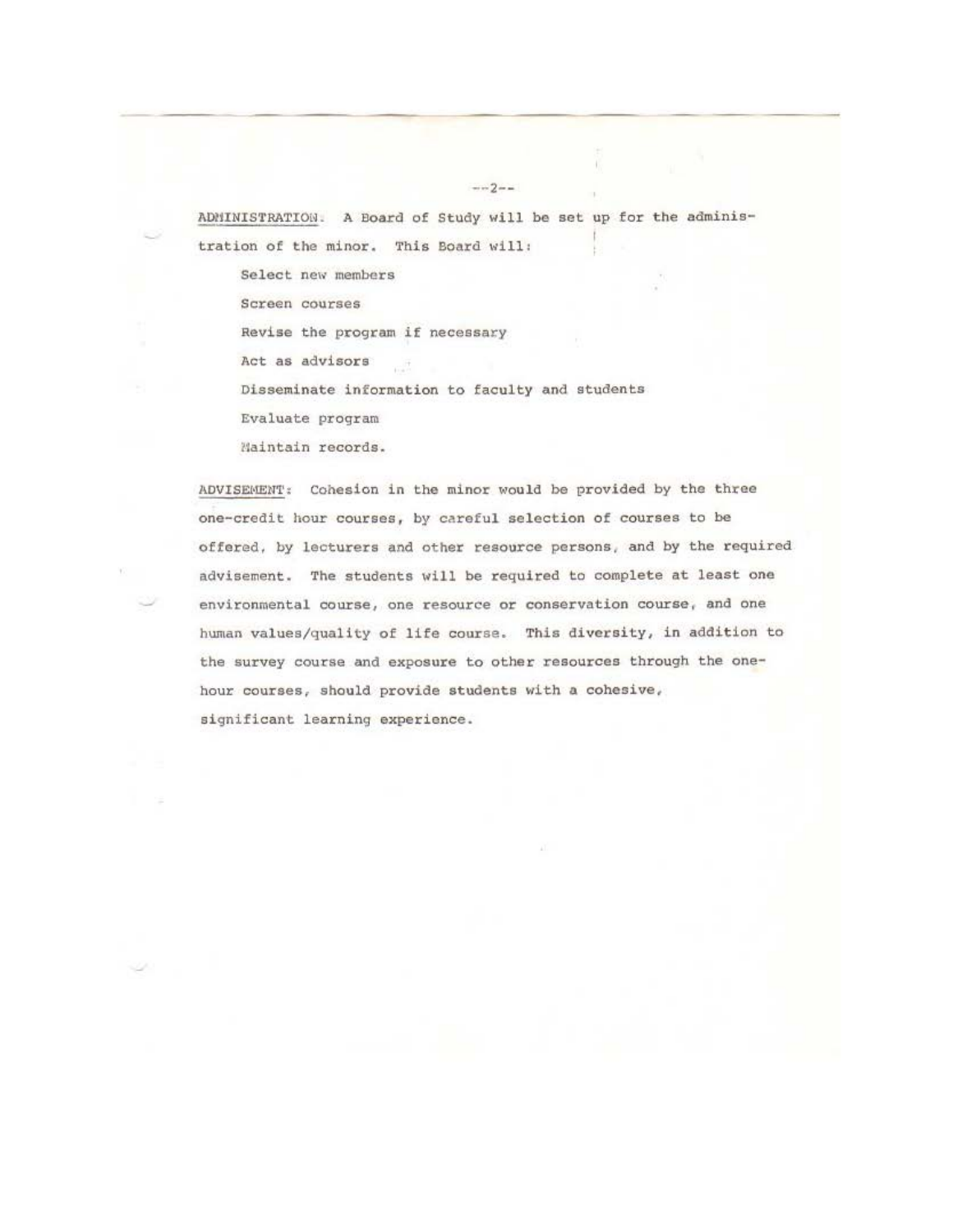# REQUIREMENTS FOR THE MINOR IN FUTURE STUDIES

|                | 18 hours of approved courses, including the following:                               |         |
|----------------|--------------------------------------------------------------------------------------|---------|
|                | FTR 200 Introduction to Future Studies<br>(cross-listed with GGR 111 for Fall, 1978) | 3 hours |
| <b>FTR 201</b> | Futures I                                                                            | 1 hour  |
|                | FTR 202 Futures II                                                                   | 1 hour  |
| FTR 203        | <b>Futures III</b>                                                                   | hour    |

**The additional hours uill come from a liat of approved courses. (The courses listed here under Appendix A, II are approved for this.**  Others will be added.)

12 hours 18 hours

POSSIBLE SEQUENCE OF COURSES:

|             | 1st Semester: FTR 200 (GGR 111) + FTR 201 = 4 credit hours              |                          |
|-------------|-------------------------------------------------------------------------|--------------------------|
|             | 2nd Semester: 1 required course + FTR 202 = 4 credit hours              |                          |
|             | 3rd Semester: 1 required course <sup>*</sup> + FTR 203 = 4 credit hours |                          |
| To complete | Minor: 1 required course*                                               | # 3 credit hours         |
|             | 1 elective course                                                       | $=$ 3 credit hours<br>18 |

(\*Required courses include 1 resource/conservation course, **1 environmental course, and**  l human values/quality of life course.)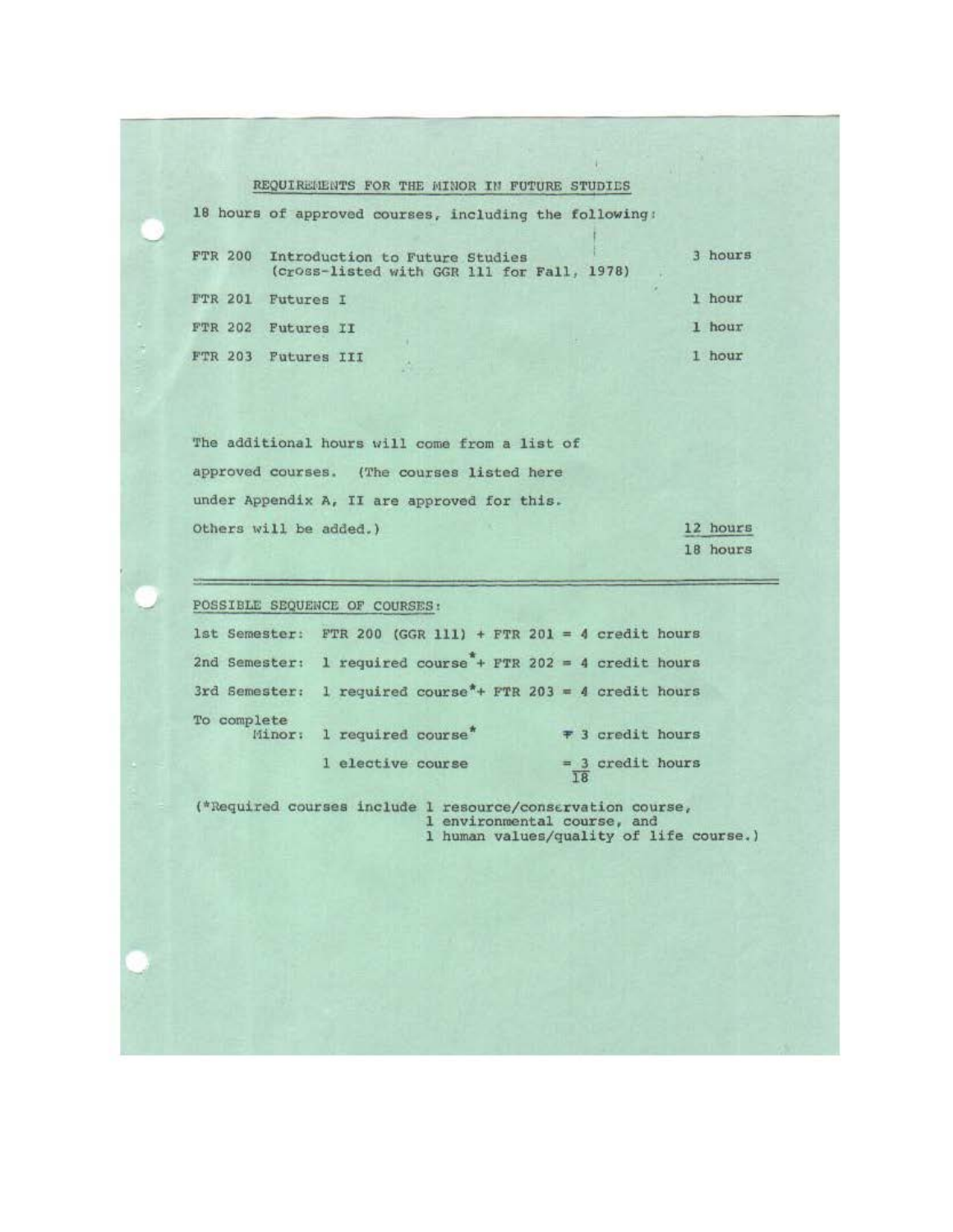# MINOR IN FUTURE STUDIES

## APPENDIX A

### RUSOURCES - COURSES

### FTR 230 INTRODUCTION TO FUTURE STUDIES

Until such time as a survey course could be developed for the Minor in Future Studies, the Committee recommends that a current course, 3GR 111 (Introduction to Geography) would be an acceptable substitute. This course is described below:

This course attempts to place a wide range of current and urgent concerns in a human-geographic context. Five major issues are addressed: (1) population - numbers,<br>nutrition, health, and mobility; (2) culture - racial,<br>linguistic, religion, art, architecture, and music;<br>(3) settlement patterns - dwellings and villages, towns and cities, and urban patterns; (4) livelihood patterns -<br>ancient methods, wodern farming, and the industrializing<br>verid; and (5) a political mosaic - evolution of the state<br>system, spatial expressions of the state system, frontier, and state and collective behavior.

The Committee feels that successful completion of this course would provide students in the Minor in Puture Studies with a basic understanding. They would then proceed to take an additional fifteen hours of coursework which would build on knowledge and awarenesses developed in the above course.

The Department of Geography has discussed this possibility, and is willing to commit the resources needed for inclusion of this course in the Minor (see attached.)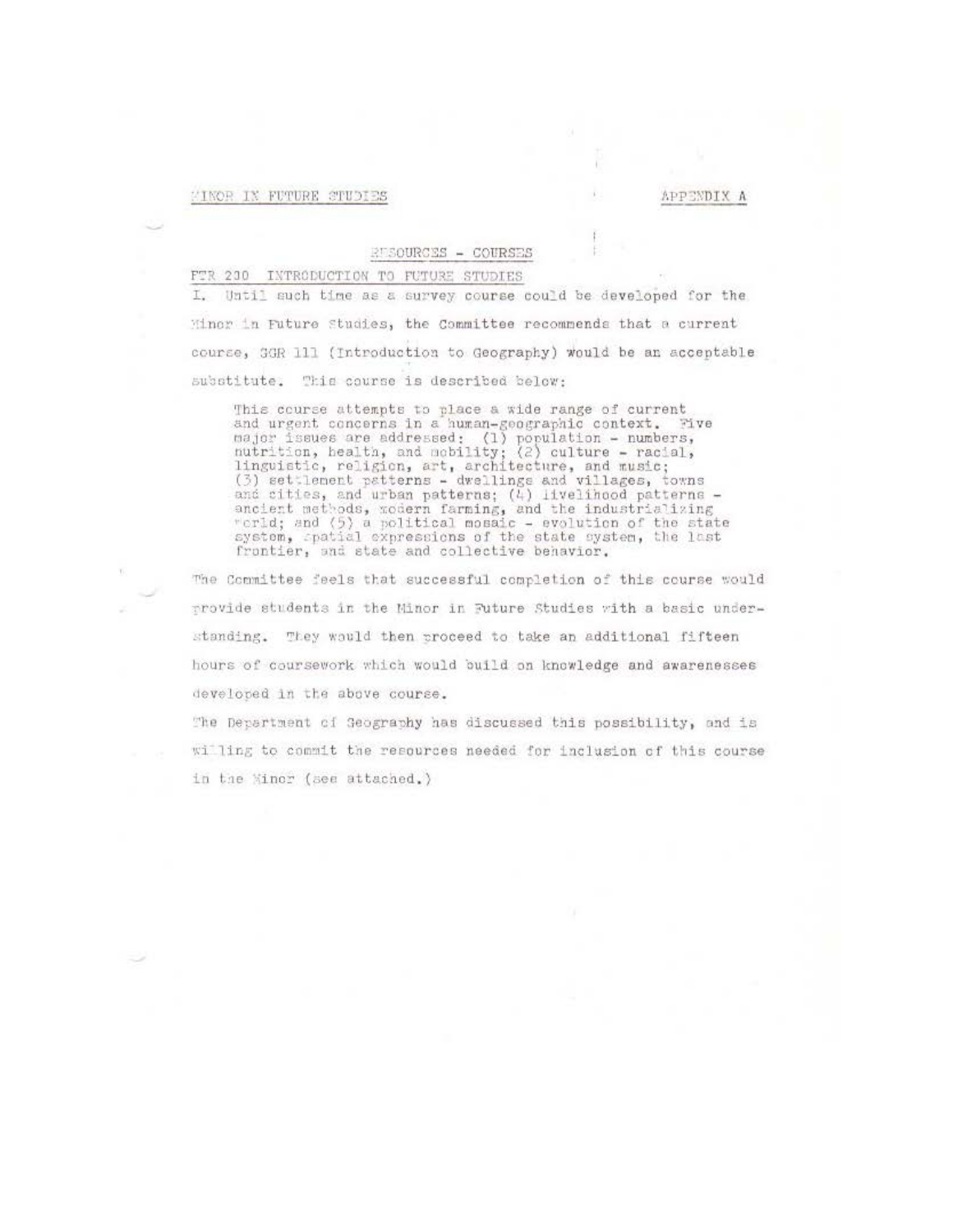FTR 201 FUTURES I

### APPENDIX A  $(page 2)$

## l credit hour

This eight-week course will help students who are beginning the Future Studies minor to acquire necessary skills as they enter the minor. These skills include library research skills, terms and theories of basic statistics and logic, and decision-making. Acquisition of each of these skills will involve a future-oriented learning method. Lectures and independent study will also be involved. The student will choose one issue (such as food and population, energy resources) and, using the skills gained, will make recommendations for the future.

# FTR 202 FUTURES II 1 credit hour

This semester-long course will use lecturers, films, field trips and other resources to provide cohesion in the Future Studies minor and to integrate work done in other courses. During the course of the semester, four-five major issues dealing with the future will be researched and discussed. By utilizing speakers invited on campus specifically for this purpose (and others as appropriate), and the many resources to be found in the Rochester area, an in-depth study of these issues will be made. A heightened awareness of the current worldwide issues and problems, and a concern for tho future of mankind, are expected reaults of this course.

# FTR 203 FUTURES III 1 credit hour

An extension of FTR 202, this semester-long course will ordinarily follow completion of FTR 202. However, different issues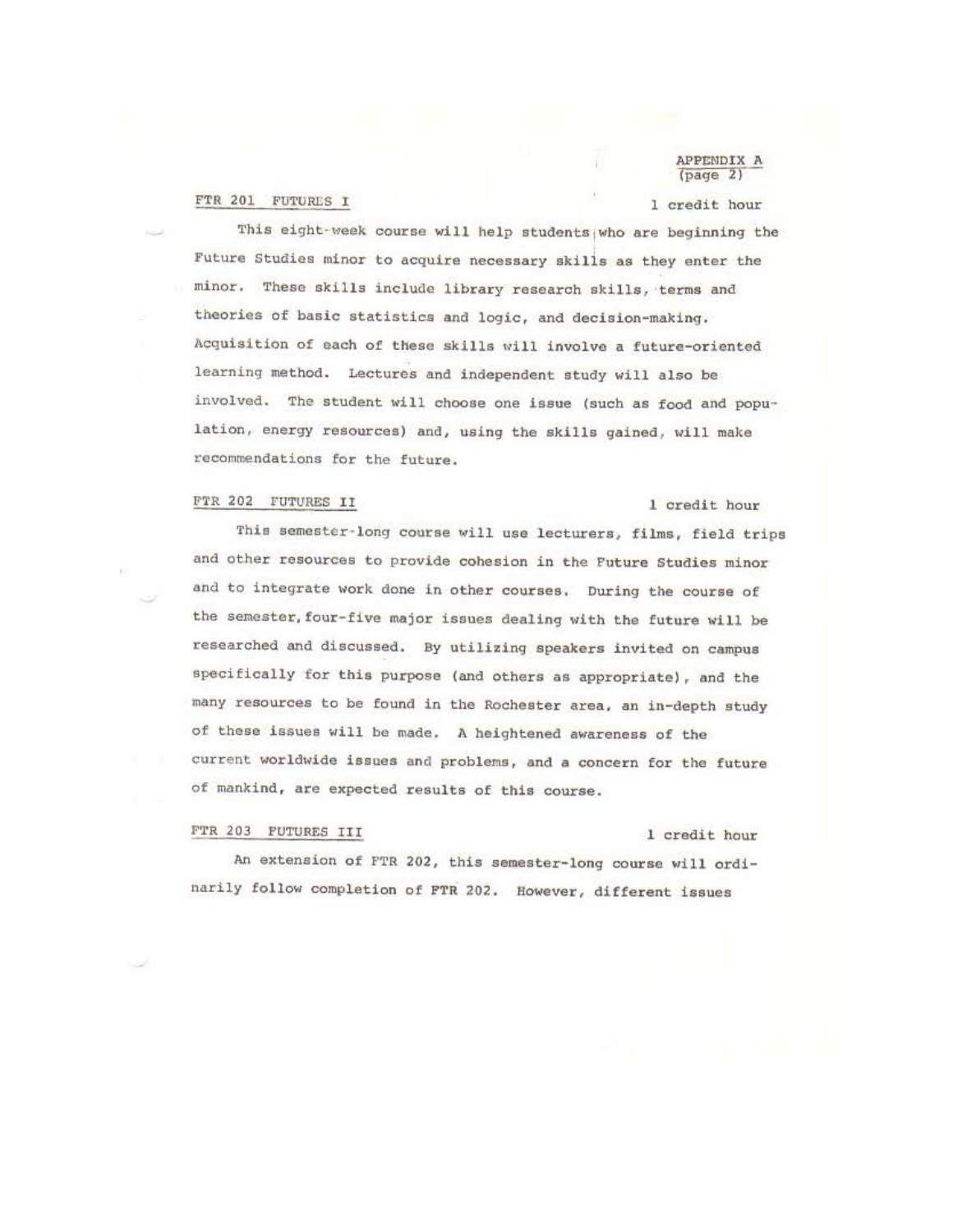APPENDIX A (page **3)** 

dealing with the future will be researched and discussed. By utilizing speakers invited on campus epecificaily for this purpose And others as appropriate), and the many resources to be found in the Rochester area, an in-depth study of these issues will be made. The interrelatedness of the eight-ten major issues will be especially emphasized, and the student, after completion of this course, will be better able to draw conclusions, reach decisions and make recommendations for the future.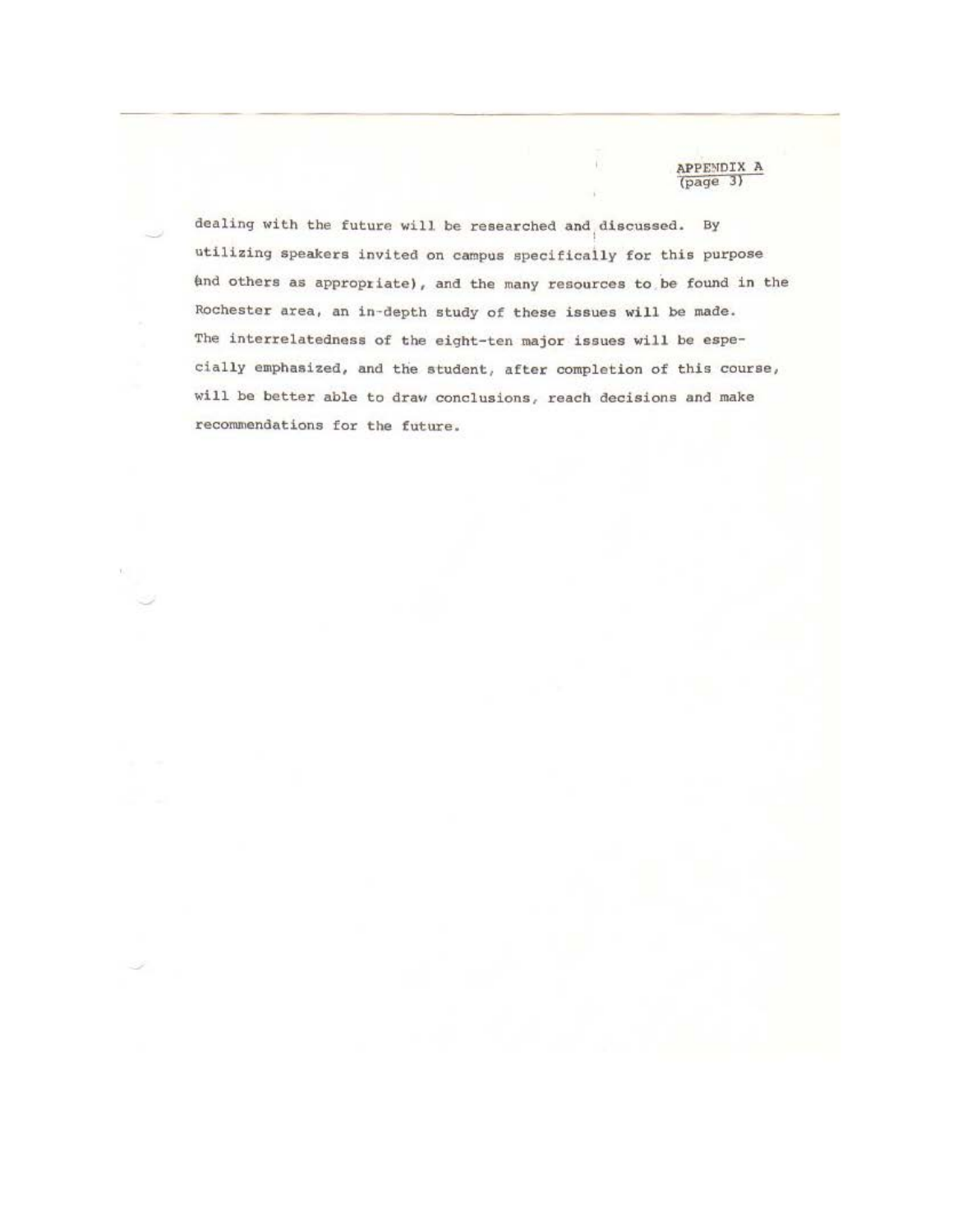APPENDIX A  $(Page 2)$ 

### PRELIMINARY LIST OF APPROVED COURSES

I. A preliminary survey of courses which are currently offered at Brockport indicates that there are many which, with advisement, would provide an adequate minor course of study. A listing of some of these courses (all offered in Fall, 1977 and/or Spring, 1978) follows: (\*-resource/conservation; \*\*-environmental; \*\*\*human values/quality of life)

# GEL 300 - Earth and Man \*\*

Study of effects of earth and man on each other. Earth materials and processes. Implications of earth sciences on society and its development. Discussion of land use, water<br>resources, earthquakes, and other catastrophic events and their relationship to existence of man.

 $\frac{\text{AST 301 - Kan in Space}}{\text{A survey of selected topics on which man's exploration of}}$ space would seem to depend. The course will include a consideration of man's state of readiness for such endeavors: the suitability of the earth as a launching pad for such explorations; the promise for and prospect of discovery that<br>lies waiting in the near spaces of our own solar system and the deen spaces between the distant stars with particular emphasis on man's prospects for establishing physical or communication contact with other intelligent societies.

#### BIO 366 - Man and His Environment \*\*

Issues and action-oriented course concerned with discussion and understanding of man and his environmental problems. Includes human ecological problems, behavior, population<br>characteristics, resource limitations, and potential routes for personal involvement.

# BIO 243 - Genetics and Human Values \*\*\*

The course is designed to introduce the student to the<br>principles of human genetics. Emphasis will be placed on<br>advances in modern genetics and their impact on human culture. Topics include genetic disease and gene therapy, therapeutic abortion, genetic screening, genetic counseling, cloning and genetic engineering.

GEL 204 - The Minerals Business \*<br>The course is designed to treat the problems of mineral supply, use, and conservation that will face the nation in the next fifty years. The economic, governmental, and<br>environmental factors that affect the development and exploitation of mineral resources in a free society will be explored, and investigations will be made of how mineral materials are used to feed, clothe, and house our ever-<br>increasing population and to sustain virtually all productive industry. Of special concern will be the effect of global rolitics on the supply and demand of mineral commodities and the effect of expanding governmental regulation on the mineral industry.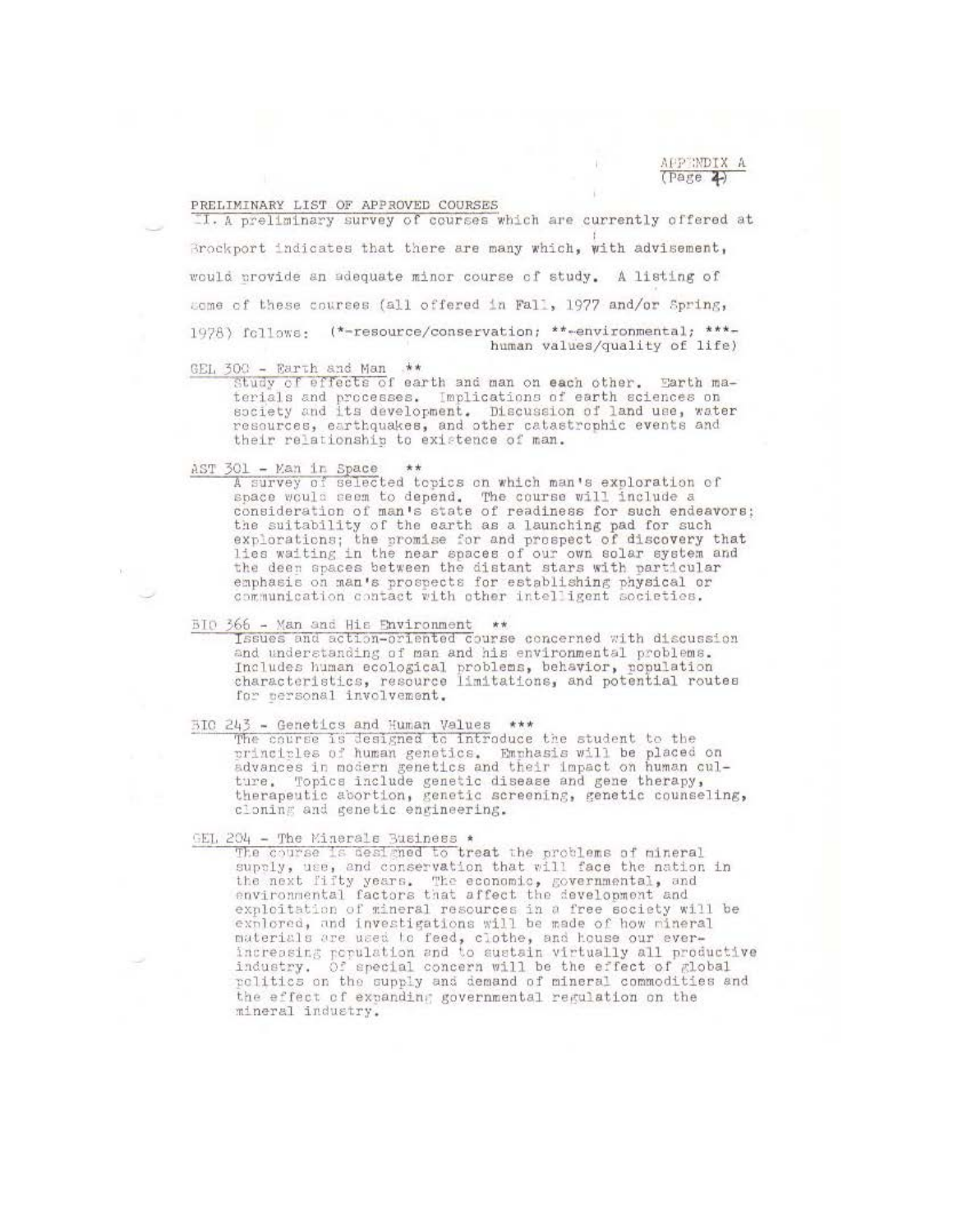APPENDIX A  $(P<sub>are</sub> 5)$ 

 $\frac{33B}{313}$  - Energy a designed to provide a broad introduction to the social, economic, political, and technical aspects of man's use of energy. Taking a geographic point of view,<br>the course traces the history of energy use, describes the<br>dimensions of contemporary energy problems, and discusses possible alternative energy futures.

# PHS 320 - Energy Sources, Supply and Conservation a This course will introduce the scientific background to the energy problem, discuss current and alternative energy sources, and evaluate present usage and need for conservation.

ESC 425 - Solar Energy

A study of solar energy: its availability on daily, seasonal, and geographical bases, means of intercepting and absorbing<br>solar energy, problems of absorbing, transporting and<br>storing energy obtained via solar radiation.

**ESC 427 4 Nuclear Energy**  $\frac{1}{2}$ <br>Survey of the development of nuclear power for civilian use in the U.S., including: government energy policy evolution; nature of radioactivity, nuclear fission, and nuclear fusion;<br>types of nuclear pover reactors; assessment of nuclear fuel<br>resources; problems of waste disposal, reactor malfunctions, radiation effects, and weapons proliferation; discussion of future utilization of nuclear power.

ESC 426 - Energy: Petroleum Resources 会社 An examination of one of our major energy resources; oil and natural gas. Includes the origin, development, environmental<br>implications, and future prospects for cil, gas, tar sand, and oil shale.

TLS 303 - Ecological Relations \*\*<br>Concentrates on understanding of reciprocal relationships between man and his various environments. More specifically, man's relationship with man, man's relationship to technology, and man's relationship to environment.

3GR 216 - Urban Systems \*\*<br>The major concern of GGR 216 is to familiarize the student<br>with basic city patterns that develop from the interaction<br>of people over time and space.

 $\frac{17R}{17R}$  471 - Man's Impact on the Environment  $*$ <br>The goal of this class is to help the student develop his methods of researching timely material (i.e., environmental problems), and precenting those materials in an orderly fashion to be alsowsed and criticized by fellow students. Students are encouraged to relate their own major subjects to the class as they apply to environmental problems.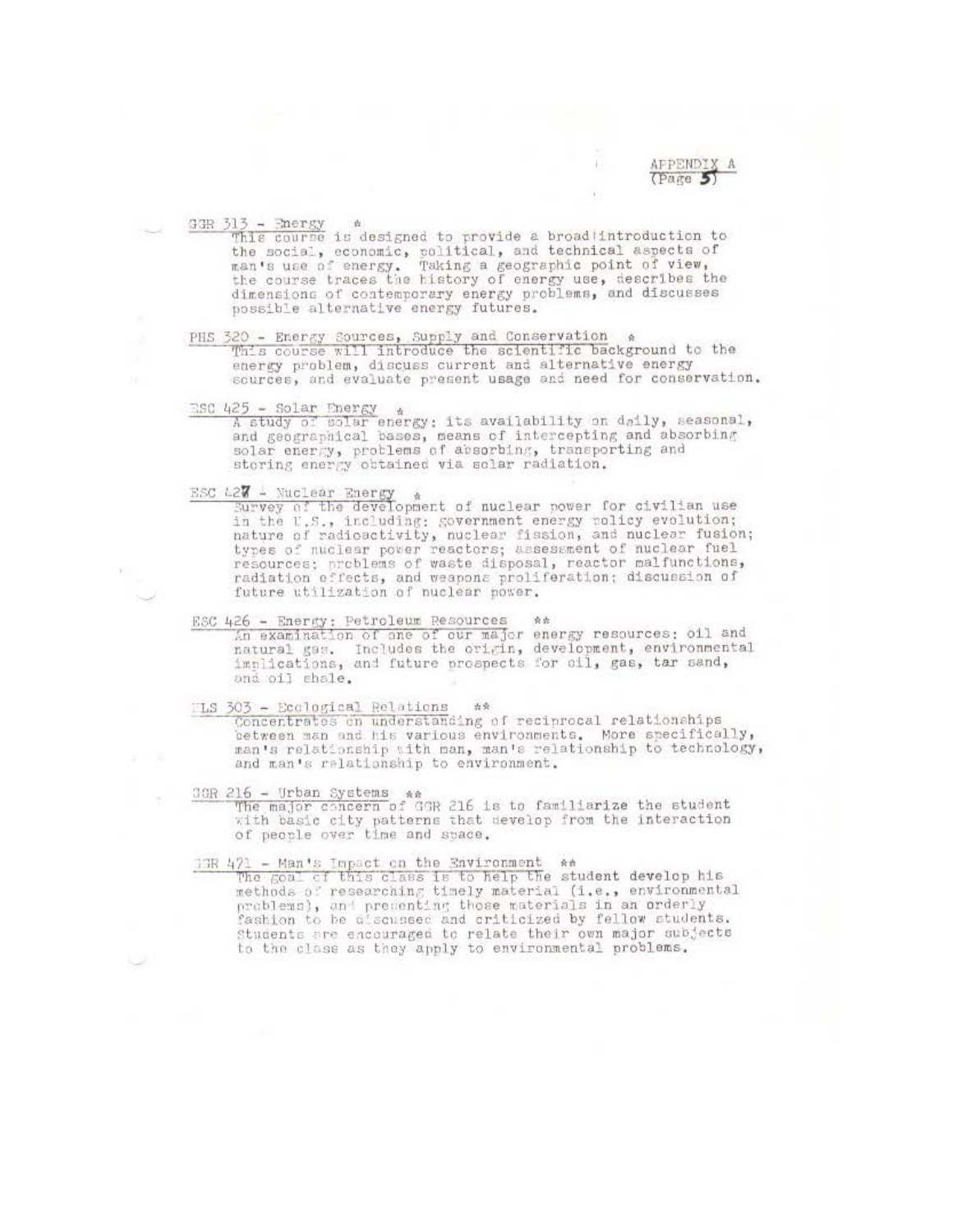APPENDIX A  $(Parge$   $\&)$ 

SOC 341 - Population and Society \*\* Analysis and interpretation of population characteristics and processes such as size, growth, change, structure, mortality, fertility, migration, etc.

 $\frac{35Y\ 100}$  - You and Utopia ass<br>This course is designed to force a student to look at different<br>world views which are considered "Utopian" or ideal, Starting with plato's Republic, we will discuss the role of the citizen in society in terms of his/her obligations to self and others. Using contemporary Utopian visions, we will attempt to inte-grate the person with his/her academic field, with his/her role in contributing to the world of the future.

387400 - Urbanization as a factor of the city in human history? Many scholars have emphasized the transition of human society from hunting and gathering activities to more modern forms of organization. An important part of this transition has been the development of an urban society. City dwelling has been, perhans, the most significant factor of the civilizing process. Whether one views human progress in such diverse areas as agriculture, architecture, the arts, literature, and the other bureaucratic and institutional dimensions, we fail to recognize the role of the city as a vehicle for civilizational<br>progress. A major explication of the evolution of urban<br>society will be attempted in this course. In addition to this, substantial attention will be given to the significance of the city for man's pursuit of and achievement of the basic goals<br>which are attendant to the development of modern society. Emphasis will also be placed upon the current state of cities, their problems as defined by such concepts as the urban crisis, and their future prospects as vehicles of progress in the human landscape.

352 400 - American Institutions in the Global Community es This course will be an interdisciplinary seminar. focus of the seminar will be on American economic and educational institutions. Of particular concern will be the rise of multi-national corporations and their domestic and global consequences.

ENI 477 - Speculative and Science Fiction \*\*\* Course surveys the history of the genre from ancient times to<br>the present, concentrating on selected examples of noted speculative and science fiction. The main thrust of the course will be an examination in depth of the main moral, ethical and intellectual implications of the world's best speculative and science fiction. The objectives of the course are to acquaint students with the major trends and developments in speculative and science fiction from ancient times to the present.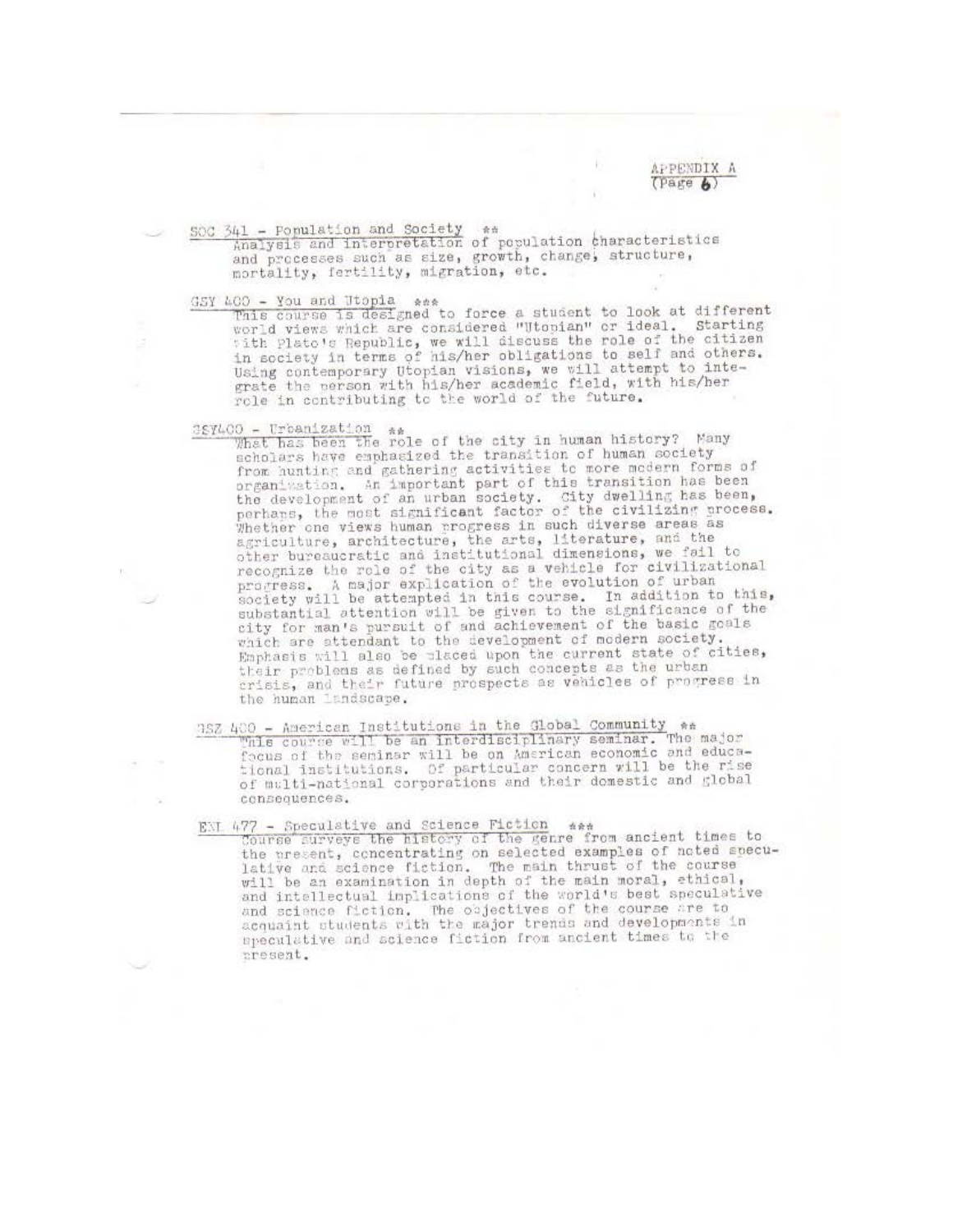III. The Committee feels that adoption of the proposal would lead to development of more futures-oriented courses. Three such courses have already been suggested, including one course in the Social sciences area, one dealing with natural laws and phenomena, the physical and biological basis for human interactions, centered around world ecosystem energy flow and related phenomena; and one dealing with decision-making.

**APPENDIX A** (page 7)

In addition, approval of the minor will encourage departments to review current courses or design new courses for inclusion. All departments will be recontacted. Following receipt of adequate descriptions, the Committee will review these additional courses for inclusion in the Minor in Future Studies.